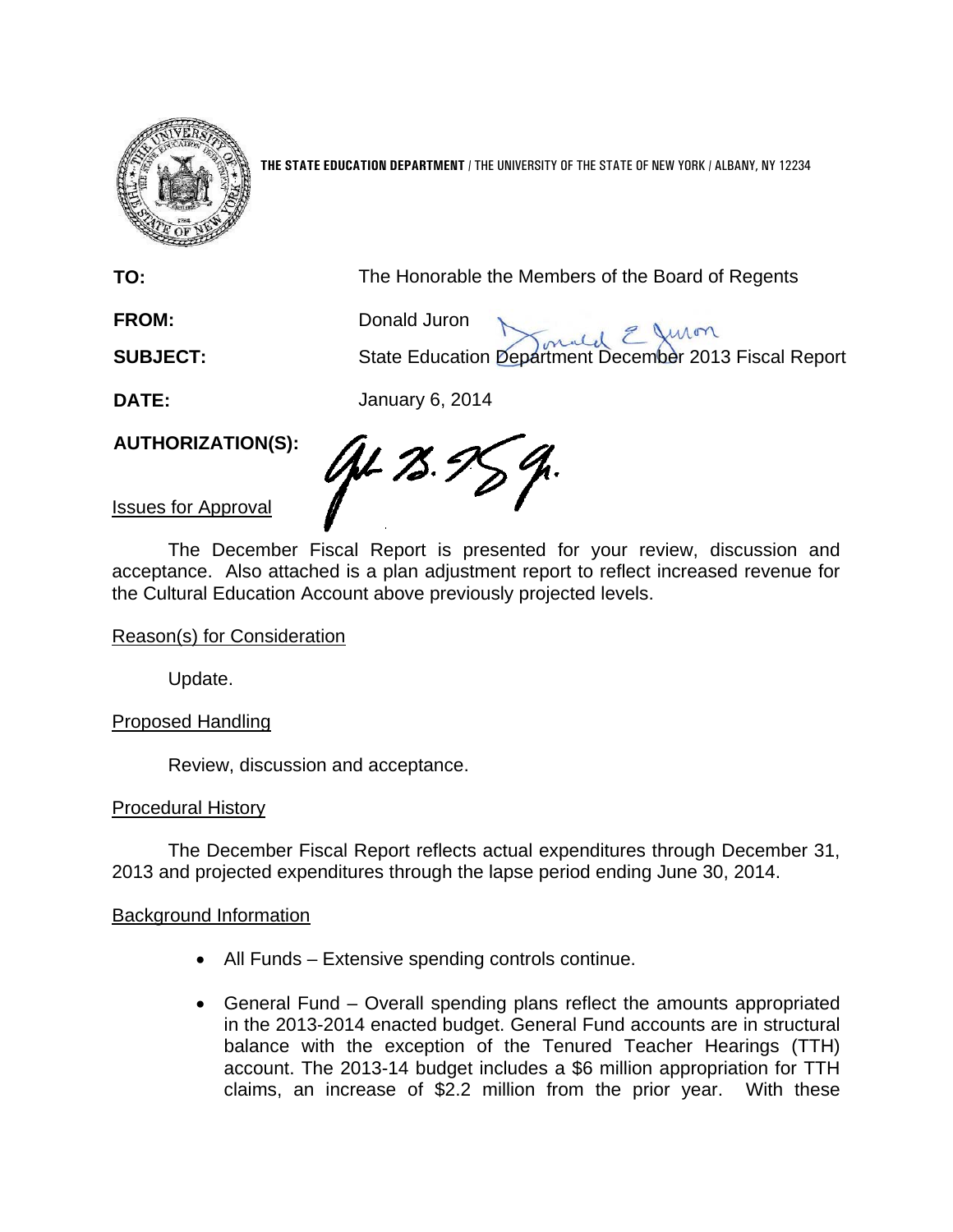additional funds, the deficit at the end of 2013-14 is projected to be \$2.03 million.

- Special Revenue Our revenue accounts are all in structural balance on a current year basis and the accumulated negative balance in the Cultural Education Account is being reduced by approximately \$3.7 million.
- Federal This report reflects current year plans for two year grant awards.

# **Recommendation**

I recommend that the Board of Regents accept the December 2013 State Education Department Fiscal Report as presented.

# Timetable for Implementation

N/A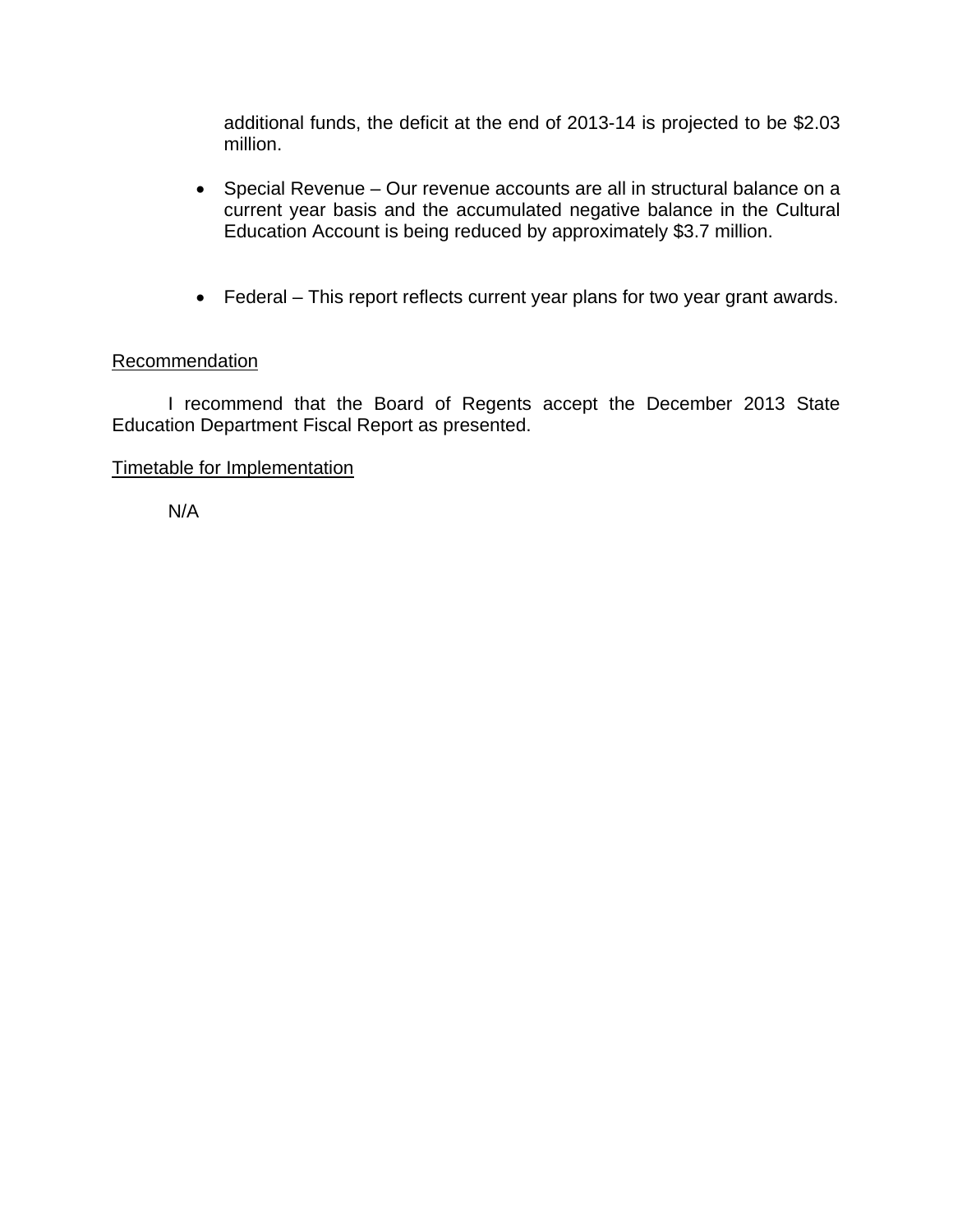#### **STATE EDUCATION DEPARTMENT GRAND TOTALS FINANCIAL STATUS AS OF DECEMBER 31, 2013**

*For State Fiscal Year 2013-14*

|                                              |          | (1)                             | (2)                               | (3)                                             | (4)                                           | (5)                                                   | (6)                                              | (7)                                                   | (8)                                              | (9)<br>Cumulative                                |
|----------------------------------------------|----------|---------------------------------|-----------------------------------|-------------------------------------------------|-----------------------------------------------|-------------------------------------------------------|--------------------------------------------------|-------------------------------------------------------|--------------------------------------------------|--------------------------------------------------|
|                                              |          | Available<br>Funds<br>on 4/1/13 | 2013-2014<br>Projected<br>Revenue | Cumulative<br>Projected<br>Revenue<br>2013-2014 | Actual<br>Expenditures<br>Through<br>12/31/13 | Projected<br>Expenditures<br>to Program<br>Period End | Total<br>Expenditures<br>Actual and<br>Projected | 2013-2014<br>Projected<br>Revenue vs.<br>Expenditures | Projected<br>Structural<br>Balance<br>at 3/31/14 | Projected<br>Balance<br>at Program<br>Period End |
| <b>GENERAL FUND</b>                          |          |                                 |                                   |                                                 |                                               |                                                       |                                                  |                                                       |                                                  |                                                  |
| Personal Service<br>Nonpersonal Service      |          | $\mathbf 0$<br>$\theta$         | 25.671.801<br>22,040,199          | 25,671,801<br>22,040,199                        | 17,532,021<br>7,740,203                       | 8,139,780<br>16,329,996                               | 25,671,801<br>24,070,199                         | $\mathbf{0}$<br>$(2,030,000)$ (a)                     | $\mathbf{0}$<br>$(2,030,000)$ (a)                | $\mathbf 0$<br>$(2,030,000)$ (a)                 |
|                                              | Subtotal | $\mathbf{0}$                    | 47,712,000                        | 47,712,000                                      | 25,272,224                                    | 24,469,776                                            | 49,742,000                                       | $(2,030,000)$ (a)                                     | $(2,030,000)$ (a)                                | $(2,030,000)$ (a)                                |
| <b>SPECIAL REVENUE</b>                       |          |                                 |                                   |                                                 |                                               |                                                       |                                                  |                                                       |                                                  |                                                  |
| All Accounts                                 | Subtotal | 27,292,250                      | 159,109,205                       | 186,401,455                                     | 109,520,429                                   | 48,274,270                                            | 157,794,699                                      | 1,314,506 (b)                                         | 8,732,652                                        | 28,606,756                                       |
| <b>FEDERAL FUNDS</b>                         |          |                                 |                                   |                                                 |                                               |                                                       |                                                  |                                                       |                                                  |                                                  |
| October-September Programs                   |          |                                 |                                   |                                                 |                                               |                                                       |                                                  |                                                       |                                                  |                                                  |
| Personal Service                             |          | N/A<br>N/A                      | N/A<br>N/A                        | 51,597,920                                      | 276,162                                       | 51,321,758                                            | 51,597,920                                       | N/A                                                   | N/A<br>N/A                                       | N/A                                              |
| Fringe/Indirect Costs<br>Nonpersonal Service |          | N/A                             | N/A                               | 40,664,101<br>20,399,056                        | 290,803<br>1,884                              | 40,373,298<br>20,397,172                              | 40,664,101<br>20,399,056                         | N/A<br>N/A                                            | N/A                                              | N/A<br>N/A                                       |
|                                              | Subtotal | N/A                             | N/A                               | 112,661,077                                     | 568,848                                       | 112,092,229                                           | 112,661,077                                      | N/A                                                   | N/A                                              | N/A                                              |
| July-June Programs                           |          |                                 |                                   |                                                 |                                               |                                                       |                                                  |                                                       |                                                  |                                                  |
| Personal Service                             |          | N/A                             | N/A                               | 35,784,279                                      | 10,448,327                                    | 25,335,952                                            | 35,784,279                                       | N/A                                                   | N/A                                              | N/A                                              |
| Fringe/Indirect Costs                        |          | N/A                             | N/A                               | 29,152,398                                      | 2,472,537                                     | 26,679,861                                            | 29,152,398                                       | N/A                                                   | N/A                                              | N/A                                              |
| Nonpersonal Service                          |          | N/A                             | N/A                               | 179,858,230                                     | 29,136,260                                    | 150,721,970                                           | 179,858,230                                      | N/A                                                   | N/A                                              | N/A                                              |
|                                              | Subtotal | N/A                             | N/A                               | 244,794,907                                     | 42,057,123                                    | 202,737,784                                           | 244,794,907                                      | N/A                                                   | N/A                                              | N/A                                              |
| <b>GRAND TOTALS</b>                          |          | N/A                             | N/A                               | 591,569,439                                     | 177,418,624                                   | 387,574,059                                           | 564,992,683                                      | N/A                                                   | N/A                                              | N/A                                              |

(a) This structural imbalance is the result of continued underfunding for the Tenured Teacher Hearing program. (b) This imbalance is the result of normal cash flow and the use of prior year funds to meet current year one-time obligations.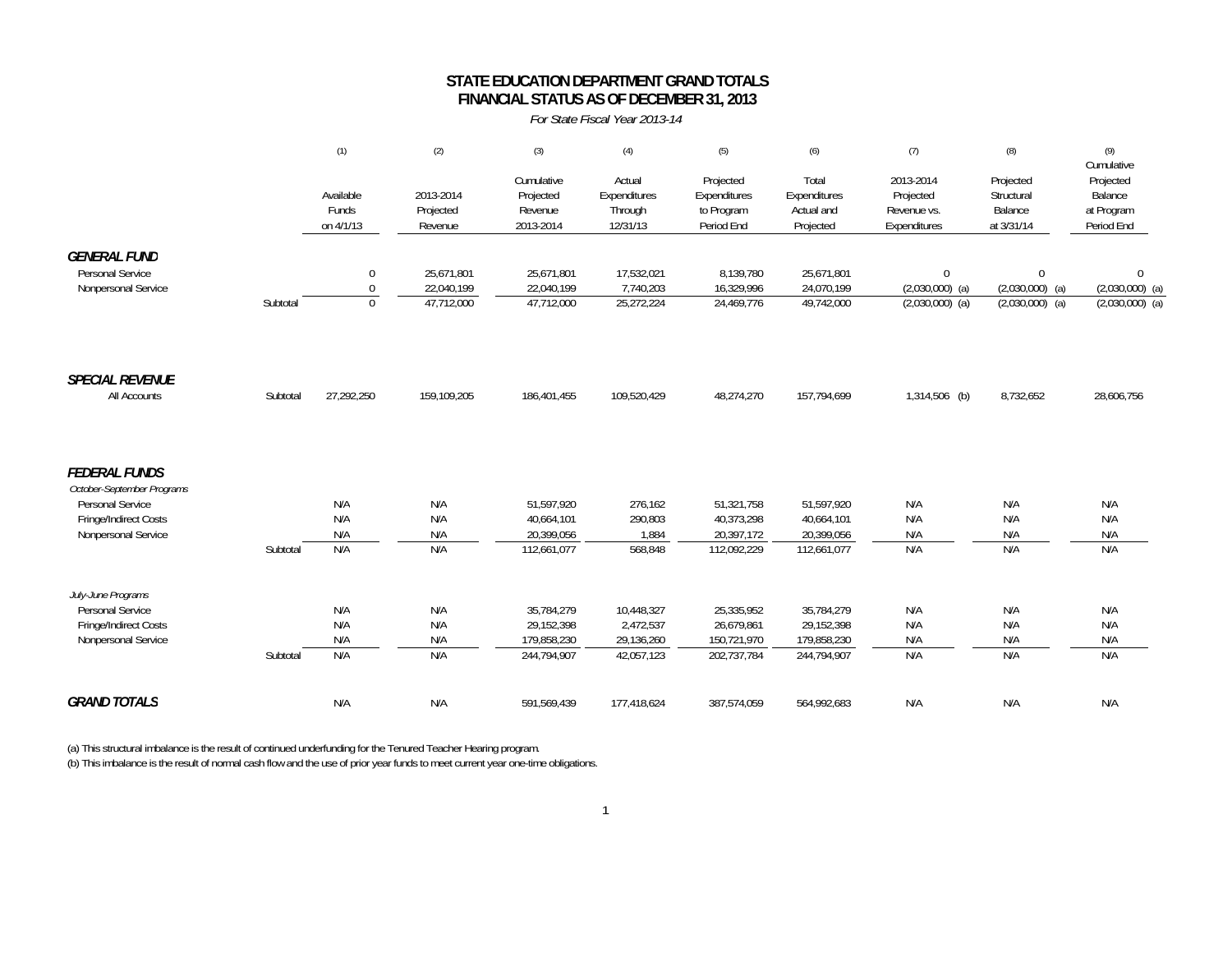### **FINANCIAL STATUS AS OF DECEMBER 31, 2013 ADULT CAREER AND CONTINUING EDUCATION SERVICES**

*For State Fiscal Year 2013-14*

|                                              |          | (1)                             | (2)                               | (3)                                             | (4)                                           | (5)                                                   | (6)                                              | (7)                                                   | (8)                                              | (9)<br>Cumulative                                |
|----------------------------------------------|----------|---------------------------------|-----------------------------------|-------------------------------------------------|-----------------------------------------------|-------------------------------------------------------|--------------------------------------------------|-------------------------------------------------------|--------------------------------------------------|--------------------------------------------------|
|                                              |          | Available<br>Funds<br>on 4/1/13 | 2013-2014<br>Projected<br>Revenue | Cumulative<br>Projected<br>Revenue<br>2013-2014 | Actual<br>Expenditures<br>Through<br>12/31/13 | Projected<br>Expenditures<br>to Program<br>Period End | Total<br>Expenditures<br>Actual and<br>Projected | 2013-2014<br>Projected<br>Revenue vs.<br>Expenditures | Projected<br>Structural<br>Balance<br>at 3/31/14 | Projected<br>Balance<br>at Program<br>Period End |
| <b>GENERAL FUND</b><br>Personal Service      |          | 0                               | 667,000                           | 667,000                                         | 596,004                                       | 70,996                                                | 667,000                                          | $\Omega$                                              | $\Omega$                                         | 0                                                |
| Nonpersonal Service                          |          | $\Omega$                        | 3,539,000                         | 3,539,000                                       | 769,969                                       | 2,769,031                                             | 3,539,000                                        | 0                                                     |                                                  | $\mathbf 0$                                      |
|                                              | Subtotal | $\mathbf{0}$                    | 4,206,000                         | 4,206,000                                       | 1,365,973                                     | 2,840,027                                             | 4,206,000                                        | $\Omega$                                              | $\Omega$                                         |                                                  |
| <b>FEDERAL FUNDS</b>                         |          |                                 |                                   |                                                 |                                               |                                                       |                                                  |                                                       |                                                  |                                                  |
| October-September Programs                   |          |                                 |                                   |                                                 |                                               |                                                       |                                                  |                                                       |                                                  |                                                  |
| Personal Service                             |          | N/A                             | N/A                               | 45,884,936                                      | $\mathbf 0$                                   | 45,884,936                                            | 45,884,936                                       | N/A                                                   | N/A                                              | N/A                                              |
| Fringe/Indirect Costs<br>Nonpersonal Service |          | N/A<br>N/A                      | N/A<br>N/A                        | 36,506,056<br>13,997,777                        | $\Omega$<br>$\mathbf 0$                       | 36,506,056<br>13,997,777                              | 36,506,056<br>13,997,777                         | N/A<br>N/A                                            | N/A<br>N/A                                       | N/A<br>N/A                                       |
|                                              | Subtotal | N/A                             | N/A                               | 96,388,769                                      | $\boldsymbol{0}$                              | 96,388,769                                            | 96,388,769                                       | N/A                                                   | N/A                                              | N/A                                              |
| July-June Programs                           |          |                                 |                                   |                                                 |                                               |                                                       |                                                  |                                                       |                                                  |                                                  |
| Personal Service                             |          | N/A                             | N/A                               | 1,706,700                                       | 216,088                                       | 1,490,612                                             | 1,706,700                                        | N/A                                                   | N/A                                              | N/A                                              |
| Fringe/Indirect Costs                        |          | N/A                             | N/A                               | 1,255,278                                       | $\Omega$                                      | 1,255,278                                             | 1,255,278                                        | N/A                                                   | N/A                                              | N/A                                              |
| Nonpersonal Service                          |          | N/A                             | N/A                               | 626,260                                         | $\Omega$                                      | 626,260                                               | 626,260                                          | N/A                                                   | N/A                                              | N/A                                              |
|                                              | Subtotal | N/A                             | N/A                               | 3,588,238                                       | 216,088                                       | 3,372,150                                             | 3,588,238                                        | N/A                                                   | N/A                                              | N/A                                              |
| <b>SPECIAL REVENUE</b>                       |          |                                 |                                   |                                                 |                                               |                                                       |                                                  |                                                       |                                                  |                                                  |
| Workers' Compensation                        |          | 146,779                         | $100,000$ (b)                     | 246,779                                         | 13,715                                        | 86,285                                                | 100,000                                          | $\mathbf 0$                                           | $\mathbf 0$                                      | 146,779                                          |
| <b>Social Security</b>                       |          | $0$ (a)                         | 175,640                           | 175,640                                         | 3,229,852                                     | (3,054,212)                                           | 175,640                                          | $\Omega$                                              | $\Omega$                                         | $\Omega$                                         |
| Proprietary - Supervision                    |          | 3,307,787                       | 3,816,088 (c)                     | 7,123,875                                       | 2,481,172                                     | 1,846,644                                             | 4,327,816                                        | $(511, 728)$ (e)                                      | 238,272                                          | 2,796,059 (g)                                    |
| Proprietary - Tuition Reimbursement          |          | 2,708,783                       | 330,000 (d)                       | 3,038,783                                       | 89,375                                        | 610,625                                               | 700,000                                          | $(370,000)$ (e)                                       | 130,000                                          | 2,338,783 (h)                                    |
| High School Equivalency (GED)                |          | 778,359                         | 225,000                           | 1,003,359                                       | 519,439                                       | 403,931                                               | 923,370                                          | $(698, 370)$ (f)                                      | $(698, 370)$ (f)                                 | 79.989                                           |

(a) This is a reimbursable account. Carry-in balances are not reported for reimbursable accounts since these balances will ultimately be zero (allowing for processing time).

(b) A sweep of \$32,000 is anticipated against this account pursuant to the enacted State budget.

(c) A sweep of \$297,000 is anticipated against this account pursuant to the enacted State budget.

(d) A sweep of \$23,000 is anticipated against this account pursuant to the enacted State budget.

(e) This imbalance is the result of normal cash flow and the use of prior year funds to meet current year one-time obligations.

(f) This imbalance is the result of normal cash flow and the use of prior year funds to meet current year obligations.

(g) Some funds are earmarked for future technology enhancements.

(h) Funds are earmarked to provide financial protection for students who attend licensed proprietary schools in the event of a school closing.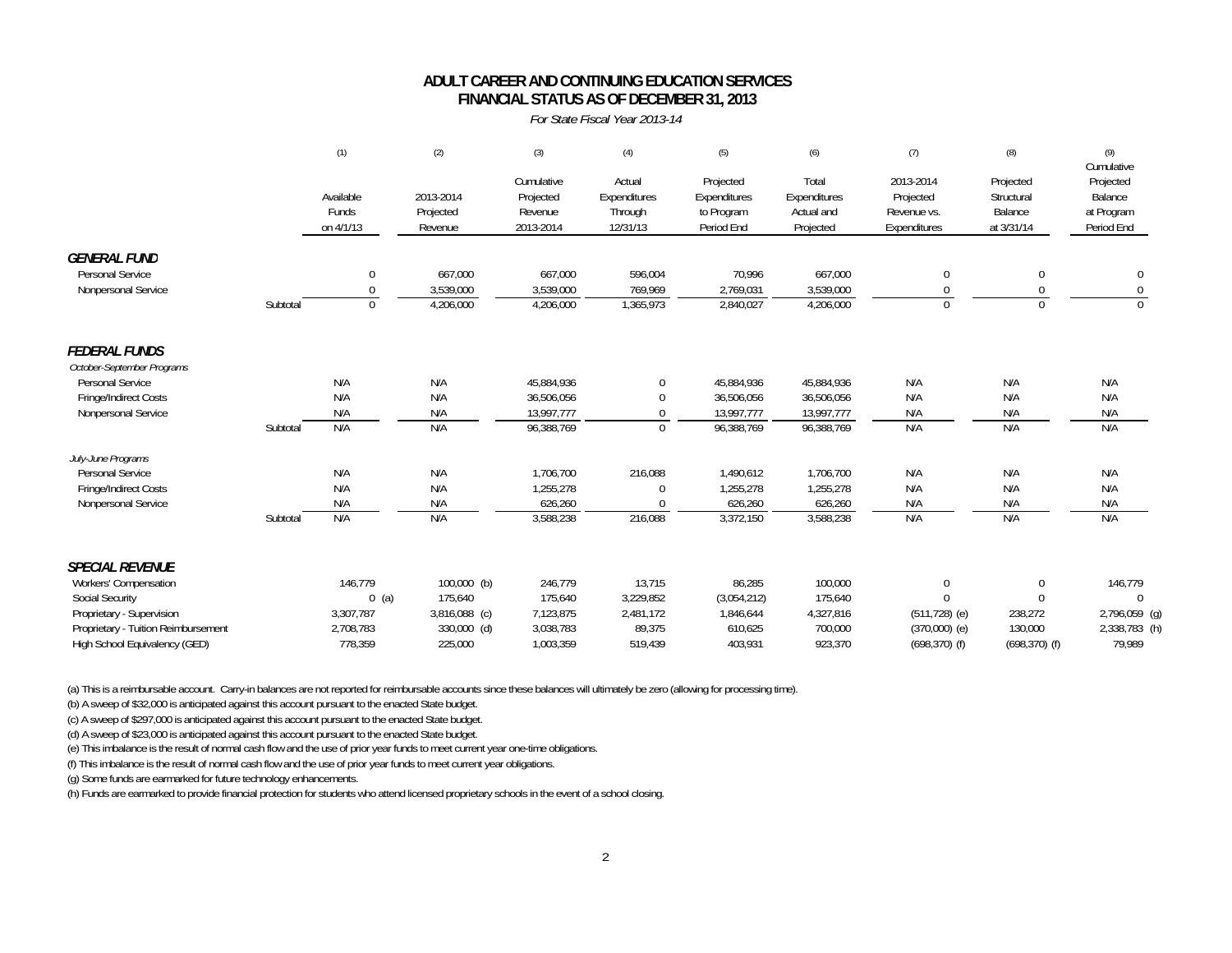#### **FINANCIAL STATUS AS OF DECEMBER 31, 2013 PROFESSIONS**

*For State Fiscal Year 2013-14*

|                                                     | (1)                             | (2)                               | (3)                                             | (4)                                           | (5)                                                   | (6)                                              | (7)                                                   | (8)                                              | (9)<br>Cumulative                                |
|-----------------------------------------------------|---------------------------------|-----------------------------------|-------------------------------------------------|-----------------------------------------------|-------------------------------------------------------|--------------------------------------------------|-------------------------------------------------------|--------------------------------------------------|--------------------------------------------------|
|                                                     | Available<br>Funds<br>on 4/1/13 | 2013-2014<br>Projected<br>Revenue | Cumulative<br>Projected<br>Revenue<br>2013-2014 | Actual<br>Expenditures<br>Through<br>12/31/13 | Projected<br>Expenditures<br>to Program<br>Period End | Total<br>Expenditures<br>Actual and<br>Projected | 2013-2014<br>Projected<br>Revenue vs.<br>Expenditures | Projected<br>Structural<br>Balance<br>at 3/31/14 | Projected<br>Balance<br>at Program<br>Period End |
| <b>SPECIAL REVENUE</b><br>Office of the Professions | 12,390,393                      | 44,508,836 (a)                    | 56,899,229                                      | 30,403,042                                    | 12,332,951                                            | 42.735.993                                       | 1.772.843                                             | 3.996.891                                        | 14,163,236                                       |
| <b>E-Licensing Project</b>                          | 8,400,000                       | 0                                 | 8,400,000                                       |                                               | 2,400,000                                             | 2,400,000                                        | (2,400,000)                                           |                                                  | 6,000,000                                        |

(a) A sweep of \$2,777,000 is anticipated against this account pursuant to the enacted State budget.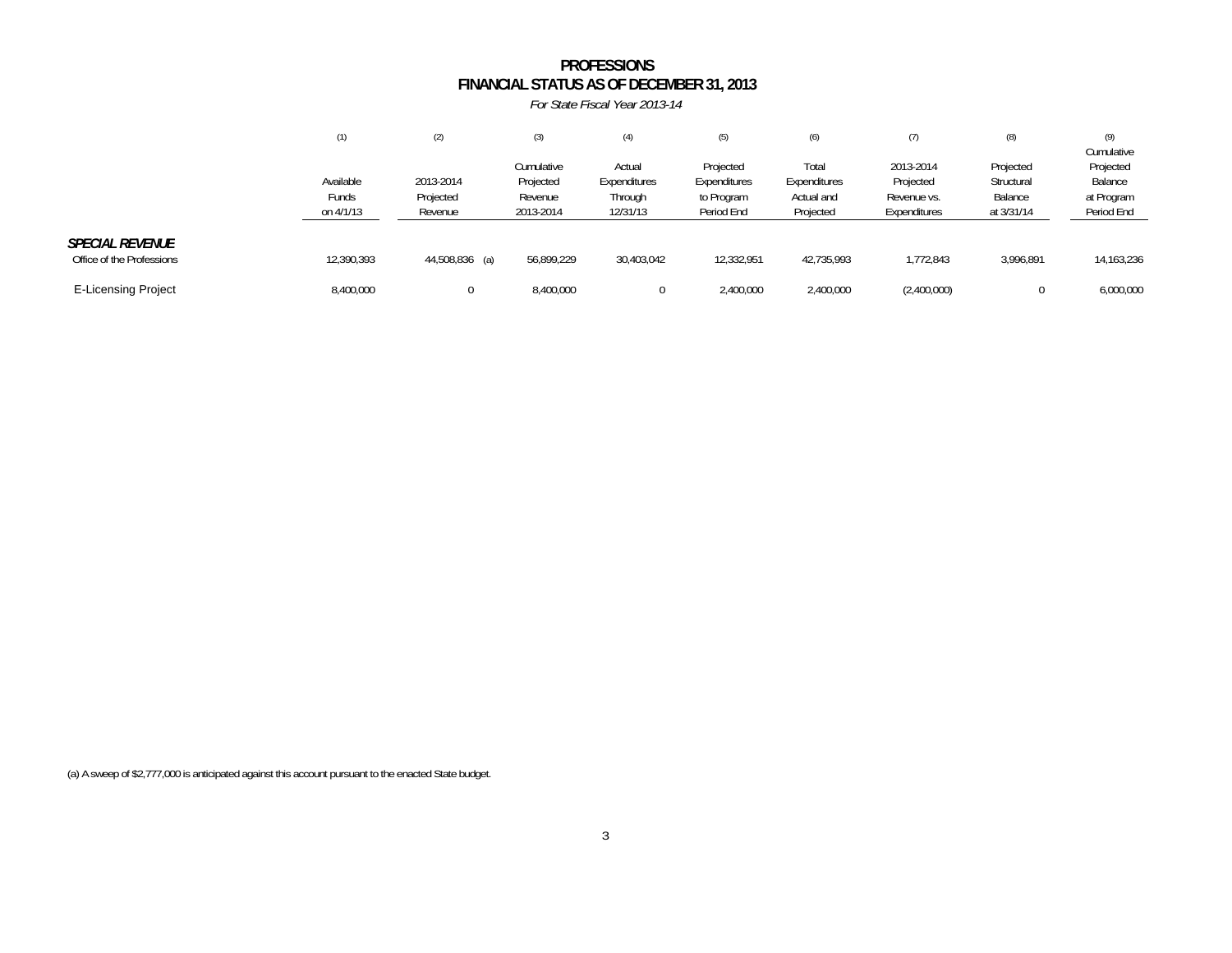#### **HIGHER EDUCATION FINANCIAL STATUS AS OF DECEMBER 31, 2013**

*For State Fiscal Year 2013-14*

|                                                                  |          | (1)                             | (2)                               | (3)                                             | (4)                                           | (5)                                                   | (6)                                              | (7)                                                   | (8)                                              | (9)<br>Cumulative                                |
|------------------------------------------------------------------|----------|---------------------------------|-----------------------------------|-------------------------------------------------|-----------------------------------------------|-------------------------------------------------------|--------------------------------------------------|-------------------------------------------------------|--------------------------------------------------|--------------------------------------------------|
|                                                                  |          | Available<br>Funds<br>on 4/1/13 | 2013-2014<br>Projected<br>Revenue | Cumulative<br>Projected<br>Revenue<br>2013-2014 | Actual<br>Expenditures<br>Through<br>12/31/13 | Projected<br>Expenditures<br>to Program<br>Period End | Total<br>Expenditures<br>Actual and<br>Projected | 2013-2014<br>Projected<br>Revenue vs.<br>Expenditures | Projected<br>Structural<br>Balance<br>at 3/31/14 | Projected<br>Balance<br>at Program<br>Period End |
| <b>GENERAL FUND</b><br>Personal Service<br>Nonpersonal Service   |          | 0<br>$\mathbf 0$                | 2,226,801<br>161,873              | 2,226,801<br>161,873                            | 2,011,465<br>15,728                           | 215,336<br>146,145                                    | 2,226,801<br>161,873                             | $\mathbf 0$<br>$\Omega$                               | 0<br>$\mathbf{0}$                                | $\mathbf 0$<br>$\theta$                          |
| Tenured Teacher Hearings NPS                                     | Subtotal | $\Omega$<br>$\mathbf{0}$        | 5,772,326<br>8,161,000            | 5,772,326<br>8,161,000                          | 3,461,620<br>5,488,813                        | 4,340,706<br>4,702,187                                | 7,802,326<br>10,191,000                          | (2,030,000)<br>(2,030,000)                            | $(2,030,000)$ (a)<br>(2,030,000)                 | (2,030,000)<br>(2,030,000)                       |
| <b>FEDERAL FUNDS</b><br>July-June Programs                       |          |                                 |                                   |                                                 |                                               |                                                       |                                                  |                                                       |                                                  |                                                  |
| Personal Service<br>Fringe/Indirect Costs<br>Nonpersonal Service |          | N/A<br>N/A<br>N/A               | N/A<br>N/A<br>N/A                 | 895.960<br>290,523<br>268,018                   | 127,884<br>477                                | 768.076<br>290,523<br>267,541                         | 895.960<br>290,523<br>268,018                    | N/A<br>N/A<br>N/A                                     | N/A<br>N/A<br>N/A                                | N/A<br>N/A<br>N/A                                |
|                                                                  | Subtotal | N/A                             | N/A                               | 1,454,501                                       | 128,361                                       | 1,326,140                                             | 1,454,501                                        | N/A                                                   | N/A                                              | N/A                                              |
| <b>SPECIAL REVENUE</b><br>Office of Teacher Certification        |          | 2,871,192                       | $6,900,000$ (b)                   | 9,771,192                                       | 5,340,410                                     | 1,754,545                                             | 7,094,955                                        | $(194, 955)$ (d)                                      | 58,045                                           | 2,676,237                                        |
| Regents Accreditation of Teacher Education                       |          | 41,382                          | $31,000$ (c)                      | 72,382                                          | 35,830                                        | 34,522                                                | 70,352                                           | $(39,352)$ (d)                                        | 31,000                                           | 2,030                                            |

(a) This structural imbalance is the result of continued underfunding for the Tenured Teacher Hearing program which is beyond the Department's control.

(b) A sweep of \$861,000 is anticipated against this account pursuant to the enacted State budget.

(c) A sweep of \$21,000 is anticipated against this account pursuant to the enacted State budget.

(d) This imbalance is the result of the use of prior year funds to meet current year one-time obligations.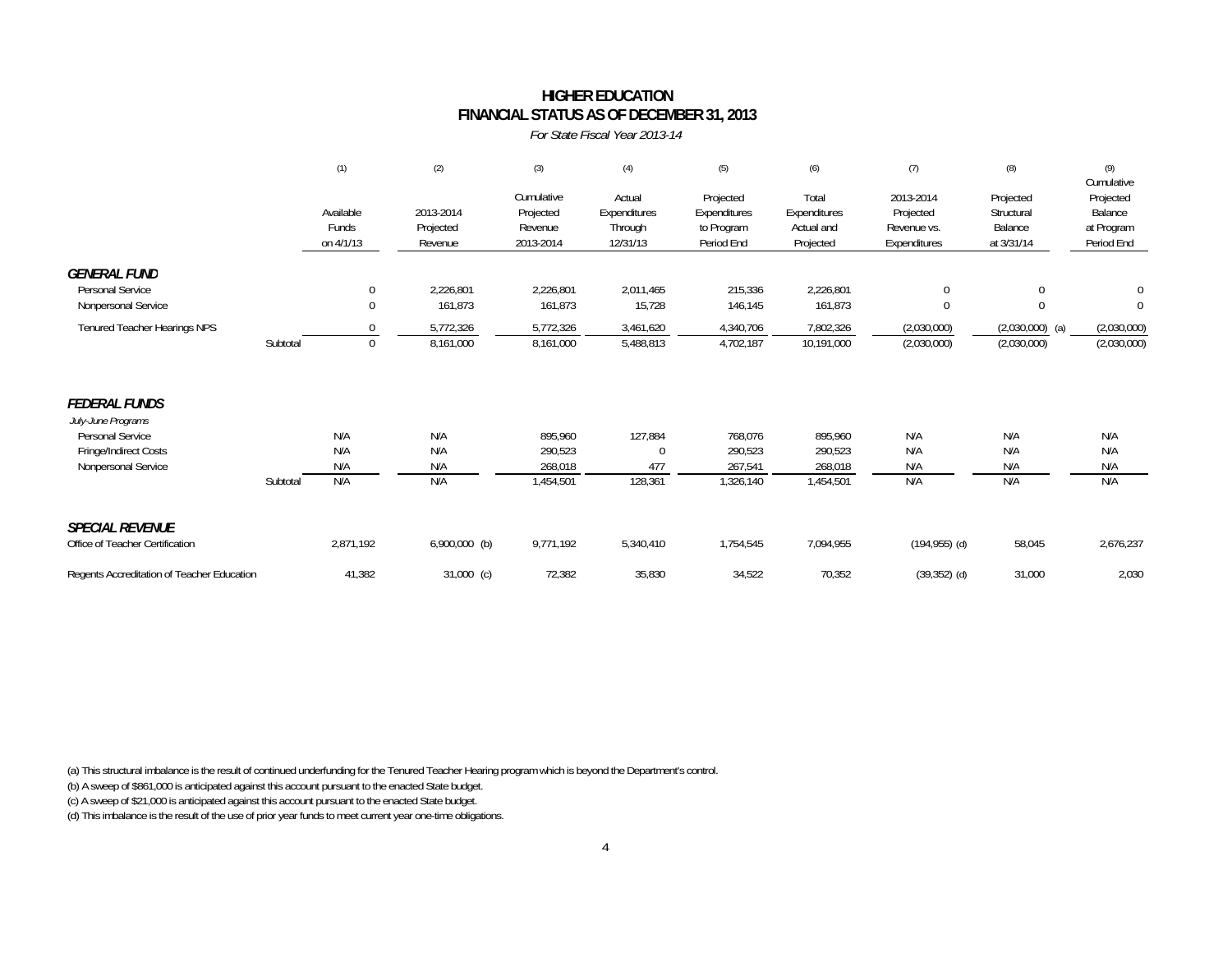### **OFFICE OF P-12FINANCIAL STATUS AS OF DECEMBER 31, 2013**

*For State Fiscal Year 2013-14*

|                                                    |          | (1)                             | (2)                               | (3)                                             | (4)                                           | (5)                                                   | (6)                                              | (7)                                                   | (8)                                              | (9)<br>Cumulative                                |
|----------------------------------------------------|----------|---------------------------------|-----------------------------------|-------------------------------------------------|-----------------------------------------------|-------------------------------------------------------|--------------------------------------------------|-------------------------------------------------------|--------------------------------------------------|--------------------------------------------------|
|                                                    |          | Available<br>Funds<br>on 4/1/13 | 2013-2014<br>Projected<br>Revenue | Cumulative<br>Projected<br>Revenue<br>2013-2014 | Actual<br>Expenditures<br>Through<br>12/31/13 | Projected<br>Expenditures<br>to Program<br>Period End | Total<br>Expenditures<br>Actual and<br>Projected | 2013-2014<br>Projected<br>Revenue vs.<br>Expenditures | Projected<br>Structural<br>Balance<br>at 3/31/14 | Projected<br>Balance<br>at Program<br>Period End |
| <b>GENERAL FUND</b>                                |          |                                 |                                   |                                                 |                                               |                                                       |                                                  |                                                       |                                                  |                                                  |
| <b>Personal Service</b>                            |          | $\mathbf 0$                     | 16,001,000                        | 16,001,000                                      | 10,480,103                                    | 5,520,897                                             | 16,001,000                                       | 0                                                     | 0                                                | 0                                                |
| Nonpersonal Service                                |          | $\Omega$                        | 10,010,000                        | 10,010,000                                      | 1,777,292                                     | 8,232,708                                             | 10,010,000                                       | $\Omega$                                              | 0                                                | $\mathbf 0$                                      |
|                                                    | Subtotal | $\Omega$                        | 26,011,000                        | 26,011,000                                      | 12,257,395                                    | 13,753,605                                            | 26,011,000                                       | $\Omega$                                              | $\Omega$                                         | $\Omega$                                         |
| <b>FEDERAL FUNDS</b><br>October-September Programs |          |                                 |                                   |                                                 |                                               |                                                       |                                                  |                                                       |                                                  |                                                  |
| Personal Service                                   |          | N/A                             | N/A                               | 2,962,984                                       | 276,162                                       | 2,686,822                                             | 2,962,984                                        | N/A                                                   | N/A                                              | N/A                                              |
| Fringe/Indirect Costs                              |          | N/A                             | N/A                               | 2,258,895                                       | 290,803                                       | 1,968,092                                             | 2,258,895                                        | N/A                                                   | N/A                                              | N/A                                              |
| Nonpersonal Service                                |          | N/A                             | N/A                               | 5,501,279                                       | 1,884                                         | 5,499,395                                             | 5,501,279                                        | N/A                                                   | N/A                                              | N/A                                              |
|                                                    | Subtotal | N/A                             | N/A                               | 10,723,158                                      | 568,848                                       | 10,154,310                                            | 10,723,158                                       | N/A                                                   | N/A                                              | N/A                                              |
| July-June Programs (a)                             |          |                                 |                                   |                                                 |                                               |                                                       |                                                  |                                                       |                                                  |                                                  |
| Personal Service                                   |          | N/A                             | N/A                               | 28,124,790                                      | 9,858,524                                     | 18,266,266                                            | 28,124,790                                       | N/A                                                   | N/A                                              | N/A                                              |
| Fringe/Indirect Costs<br>Nonpersonal Service       |          | N/A<br>N/A                      | N/A<br>N/A                        | 27,606,597<br>178,616,452                       | 2,472,537<br>29,135,783                       | 25,134,060<br>149,480,669                             | 27,606,597<br>178,616,452                        | N/A<br>N/A                                            | N/A<br>N/A                                       | N/A<br>N/A                                       |
|                                                    | Subtotal | N/A                             | N/A                               | 234,347,839                                     | 41,466,844                                    | 192,880,995                                           | 234,347,839                                      | N/A                                                   | N/A                                              | N/A                                              |
|                                                    |          |                                 |                                   |                                                 |                                               |                                                       |                                                  |                                                       |                                                  |                                                  |
| <b>SPECIAL REVENUE</b>                             |          |                                 |                                   |                                                 |                                               |                                                       |                                                  |                                                       |                                                  |                                                  |
| State School for the Blind at Batavia              |          | $0$ (b)                         | 10,020,000                        | 10,020,000                                      | 7,363,884                                     | 2,656,116                                             | 10,020,000                                       | $\mathbf 0$                                           | $\mathbf 0$                                      | 0                                                |
| State School for the Deaf at Rome                  |          | $0$ (b)                         | 9,445,727                         | 9,445,727                                       | 5,509,248                                     | 3,936,479                                             | 9,445,727                                        | $\mathbf 0$                                           | $\Omega$                                         | $\mathbf{0}$                                     |

(a) Includes Race to the Top funding.

(b) This is a reimbursable account. Carry-in balances are not reported for reimbursable accounts since these balances will ultimately be zero (allowing for processing time).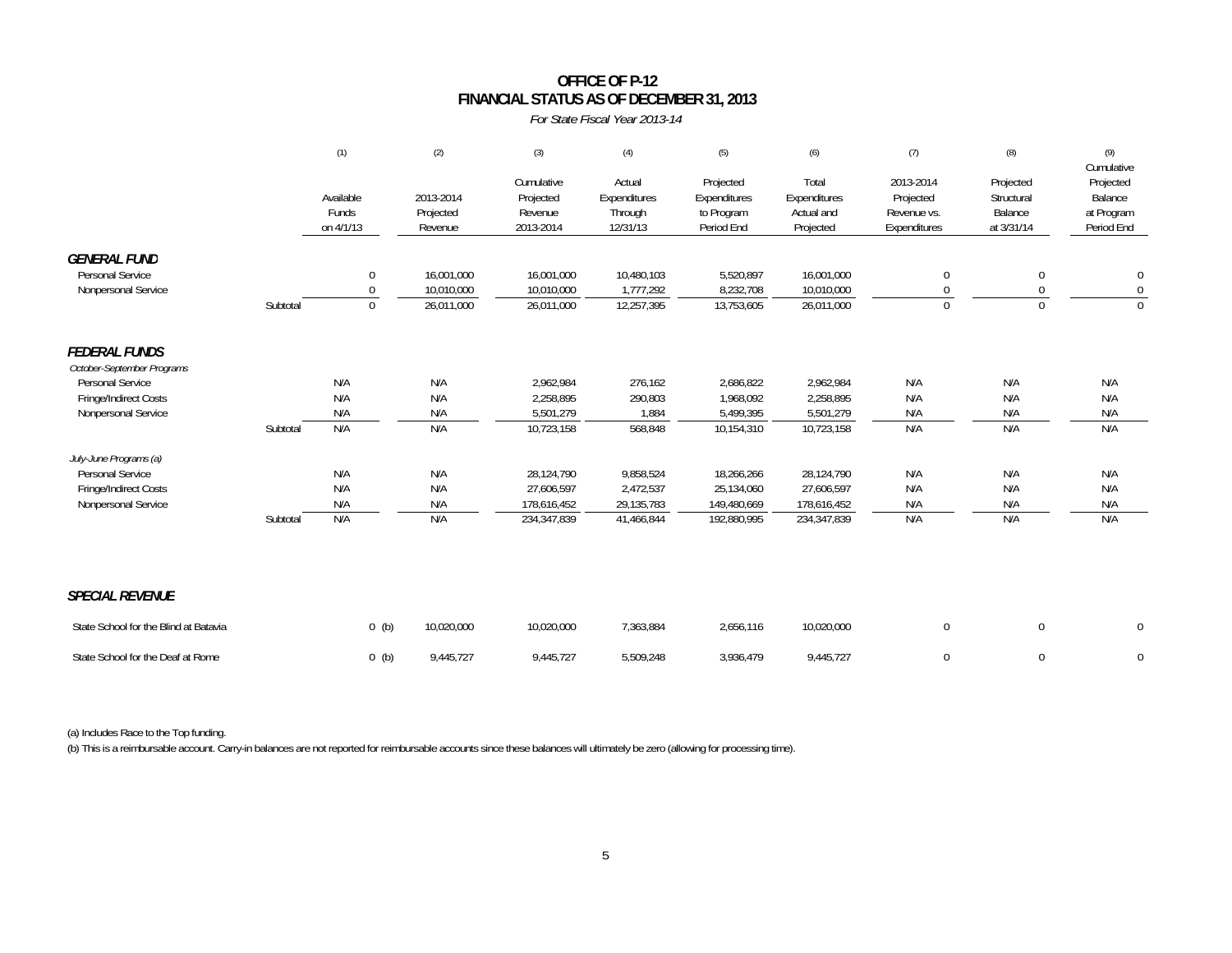### **FINANCIAL STATUS AS OF DECEMBER 31, 2013 CULTURAL EDUCATION**

*For State Fiscal Year 2013-14*

|                                                                                                                                                                                                                                                                                                                    |          | (1)                                                               | (2)                                                                          | (3)                                                                       | (4)                                                                    | (5)                                                                  | (6)                                                                      | (7)                                                                          | (8)                                                                  | (9)<br>Cumulative                                                        |
|--------------------------------------------------------------------------------------------------------------------------------------------------------------------------------------------------------------------------------------------------------------------------------------------------------------------|----------|-------------------------------------------------------------------|------------------------------------------------------------------------------|---------------------------------------------------------------------------|------------------------------------------------------------------------|----------------------------------------------------------------------|--------------------------------------------------------------------------|------------------------------------------------------------------------------|----------------------------------------------------------------------|--------------------------------------------------------------------------|
|                                                                                                                                                                                                                                                                                                                    |          | Available<br>Funds<br>on 4/1/13                                   | 2013-2014<br>Projected<br>Revenue                                            | Cumulative<br>Projected<br>Revenue<br>2013-2014                           | Actual<br>Expenditures<br>Through<br>12/31/13                          | Projected<br>Expenditures<br>to Program<br>Period End                | Total<br>Expenditures<br>Actual and<br>Projected                         | 2013-2014<br>Projected<br>Revenue vs.<br>Expenditures                        | Projected<br>Structural<br>Balance<br>at 3/31/14                     | Projected<br>Balance<br>at Program<br>Period End                         |
| <b>GENERAL FUND</b><br>Personal Service<br>Nonpersonal Service                                                                                                                                                                                                                                                     | Subtotal | 0<br>$\mathbf 0$<br>$\mathbf{0}$                                  | 388,000<br>305,000<br>693,000                                                | 388,000<br>305,000<br>693,000                                             | 237,964<br>37,732<br>275,696                                           | 150,036<br>267,268<br>417,304                                        | 388,000<br>305,000<br>693,000                                            | $\theta$<br>$\Omega$<br>$\Omega$                                             | $\boldsymbol{0}$<br>0<br>$\Omega$                                    | 0<br>$\mathbf 0$<br>$\Omega$                                             |
| <b>FEDERAL FUNDS</b><br>October-September Programs<br>Personal Service<br>Fringe/Indirect Costs<br>Nonpersonal Service                                                                                                                                                                                             | Subtotal | N/A<br>N/A<br>N/A<br>N/A                                          | N/A<br>N/A<br>N/A<br>N/A                                                     | 2,750,000<br>1,899,150<br>900.000<br>5,549,150                            | 0<br>$\mathbf 0$<br>$\mathbf 0$<br>$\mathbf 0$                         | 2,750,000<br>1,899,150<br>900,000<br>5,549,150                       | 2,750,000<br>1,899,150<br>900,000<br>5,549,150                           | N/A<br>N/A<br>N/A<br>N/A                                                     | N/A<br>N/A<br>N/A<br>N/A                                             | N/A<br>N/A<br>N/A<br>N/A                                                 |
| <b>SPECIAL REVENUE</b><br><b>Cultural Education Account</b><br>Office of Cultural Education-Operations<br><b>Local Government Records</b><br>Management Improvement Fund<br>Records Management Program<br>Cultural Resource Survey Account<br><b>Education Museum Account</b><br><b>Education Archives Account</b> |          | (8, 497, 206)<br>$0$ (a)<br>790,961<br>$0$ (c)<br>7,116<br>90,821 | 32,700,000<br>3,462,476 (b)<br>2,883,156<br>6,270,432<br>2,234,975<br>17,000 | 24,202,794<br>3,462,476<br>3,674,117<br>6,270,432<br>2,242,091<br>107,821 | 18,483,229<br>3,000,052<br>1,703,441<br>3,191,502<br>325,180<br>30,063 | 10,516,771<br>462,424<br>479,847<br>3,078,930<br>1,513,348<br>26,837 | 29,000,000<br>3,462,476<br>2,183,288<br>6,270,432<br>1,838,528<br>56,900 | 3,700,000<br>$\mathbf 0$<br>699,868<br>$\Omega$<br>396,447<br>$(39,900)$ (d) | 3,700,000<br>$\mathbf 0$<br>699,868<br>$\Omega$<br>396,447<br>17,000 | (4,797,206)<br>$\mathbf 0$<br>1,490,829<br>$\Omega$<br>403,563<br>50,921 |
| <b>Education Library Account</b><br>Grants and Bequests<br>Archives Partnership Trust<br>Summer School for the Arts                                                                                                                                                                                                |          | 81,054<br>242,208<br>116,130 (e)<br>35,736                        | 65,000<br>8,000<br>559,538<br>856,337                                        | 146,054<br>250,208<br>675,668<br>892,073                                  | 34,259<br>98,626<br>270,084<br>592,008                                 | 97,741<br>25,720<br>276,243<br>229,097                               | 132,000<br>124,346<br>546,327<br>821,105                                 | $(67,000)$ (d)<br>$(116, 346)$ (d)<br>13,211<br>35,232                       | 65,000<br>8,000<br>13,211<br>35,232                                  | 14,054<br>125,862<br>129,341<br>70,968                                   |

(a) The Local Government Records Management account carry-in is not reported because the revenue in this account supports both the administrative costs reported here and a larger Aid to Localities grant program, not reflec (b) A sweep of \$782,000 is anticipated against this account pursuant to the enacted State budget.

(c) This is a reimbursable account. Carry-in balances are not reported for reimbursable accounts since these balances will ultimately be zero (allowing for processing time).

(d) This imbalance is the result of the use of prior year funds to meet current year one-time obligations.

(e) Excludes endowment funds.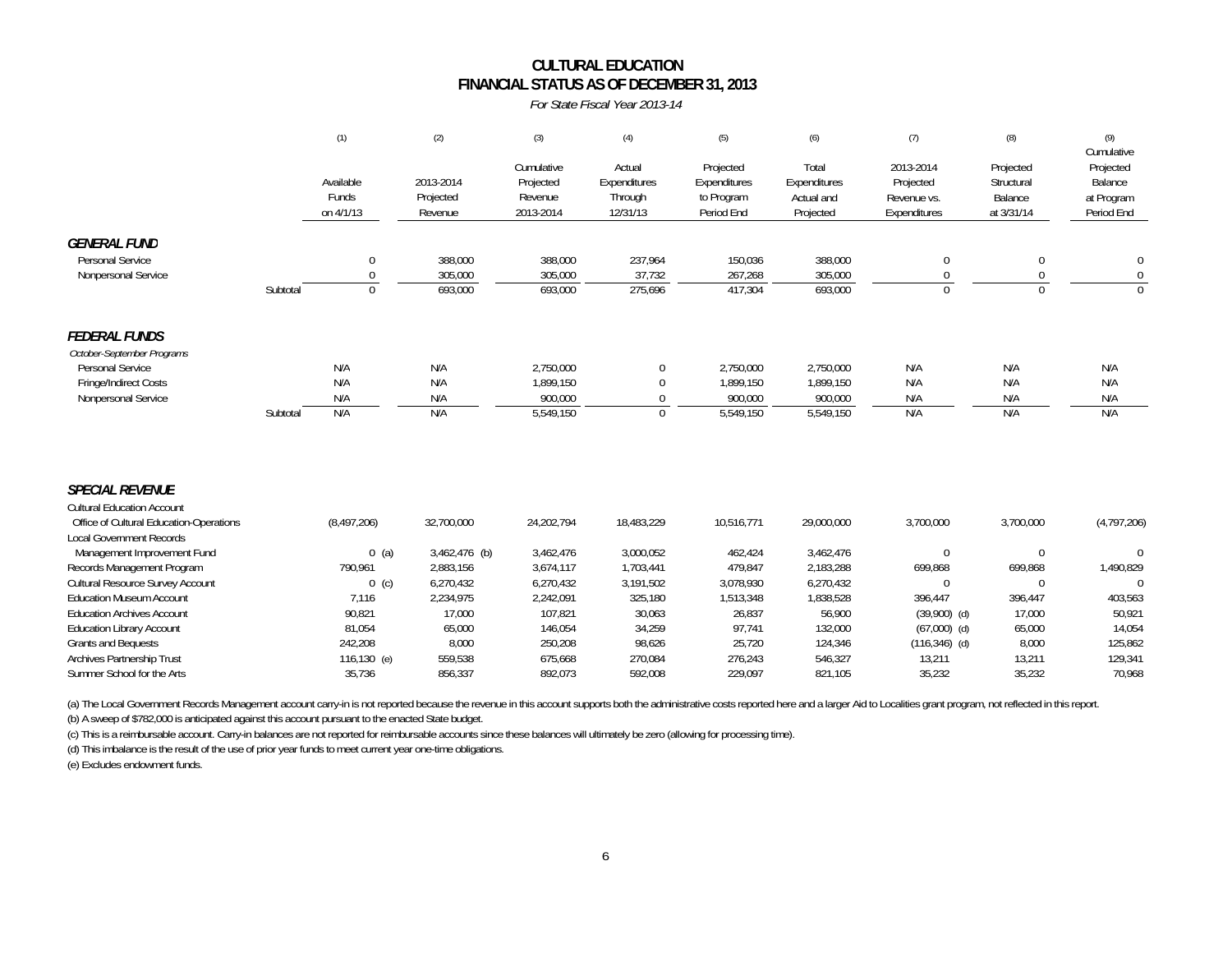### **OPERATIONS AND MANAGEMENT SERVICESFINANCIAL STATUS AS OF DECEMBER 31, 2013**

*For State Fiscal Year 2013-14*

|                                         |          | (1)          | (2)        | (3)        | (4)          | (5)          | (6)          | (7)              | (8)        | (9)<br>Cumulative |
|-----------------------------------------|----------|--------------|------------|------------|--------------|--------------|--------------|------------------|------------|-------------------|
|                                         |          |              |            | Cumulative | Actual       | Projected    | Total        | 2013-2014        | Projected  | Projected         |
|                                         |          | Available    | 2013-2014  | Projected  | Expenditures | Expenditures | Expenditures | Projected        | Structural | Balance           |
|                                         |          | Funds        | Projected  | Revenue    | Through      | to Program   | Actual and   | Revenue vs.      | Balance    | at Program        |
|                                         |          | on 4/1/13    | Revenue    | 2013-2014  | 12/31/13     | Period End   | Projected    | Expenditures     | at 3/31/14 | Period End        |
| <b>GENERAL FUND</b><br>Personal Service |          | 0            | 6,389,000  | 6,389,000  | 4,206,486    | 2,182,514    | 6,389,000    | 0                |            |                   |
| Nonpersonal Service                     |          | $\Omega$     | 2,252,000  | 2,252,000  | 1,677,862    | 574,138      | 2,252,000    |                  |            |                   |
|                                         | Subtotal | $\mathbf{0}$ | 8,641,000  | 8,641,000  | 5,884,348    | 2,756,652    | 8,641,000    | $\mathbf 0$      |            |                   |
| <b>SPECIAL REVENUE</b>                  |          |              |            |            |              |              |              |                  |            |                   |
| Cost Recovery Account                   |          | 1,020,635    | 17,500,000 | 18,520,635 | 14,915,687   | 2,565,628    | 17,481,315   | 18,685           | 18,685     | 1,039,320         |
| Automation and Printing (IT)            |          | 2,760,121    | 17,000,000 | 19,760,121 | 11,890,331   | 5,993,798    | 17,884,129   | $(884, 129)$ (a) | 23,371     | 1,875,992 (b)     |
|                                         | Subtotal | 3,780,756    | 34,500,000 | 38,280,756 | 26,806,018   | 8,559,426    | 35,365,444   | (865, 444)       | 42,056     | 2,915,312         |
| <b>State Operations Total:</b>          |          | 3,780,756    | 43,141,000 | 46,921,756 | 32,690,366   | 11,316,078   | 44,006,444   | (865, 444)       | 42,056     | 2,915,312         |
| <b>FEDERAL FUNDS</b>                    |          |              |            |            |              |              |              |                  |            |                   |
| July-June Programs                      |          |              |            |            |              |              |              |                  |            |                   |
| Personal Service                        |          | N/A          | N/A        | 5,056,829  | 245,831      | 4,810,998    | 5,056,829    | N/A              | N/A        | N/A               |
| Nonpersonal Service                     |          | N/A          | N/A        | 347,500    |              | 347,500      | 347,500      | N/A              | N/A        | N/A               |
|                                         | Subtotal | N/A          | N/A        | 5,404,329  | 245,831      | 5,158,498    | 5,404,329    | N/A              | N/A        | N/A               |

(a) This imbalance is the result of the use of prior year funds to meet current year one-time obligations. (b) Funds earmarked for future critical IT projects. (State Aid Management System and the Statewide Financial System)